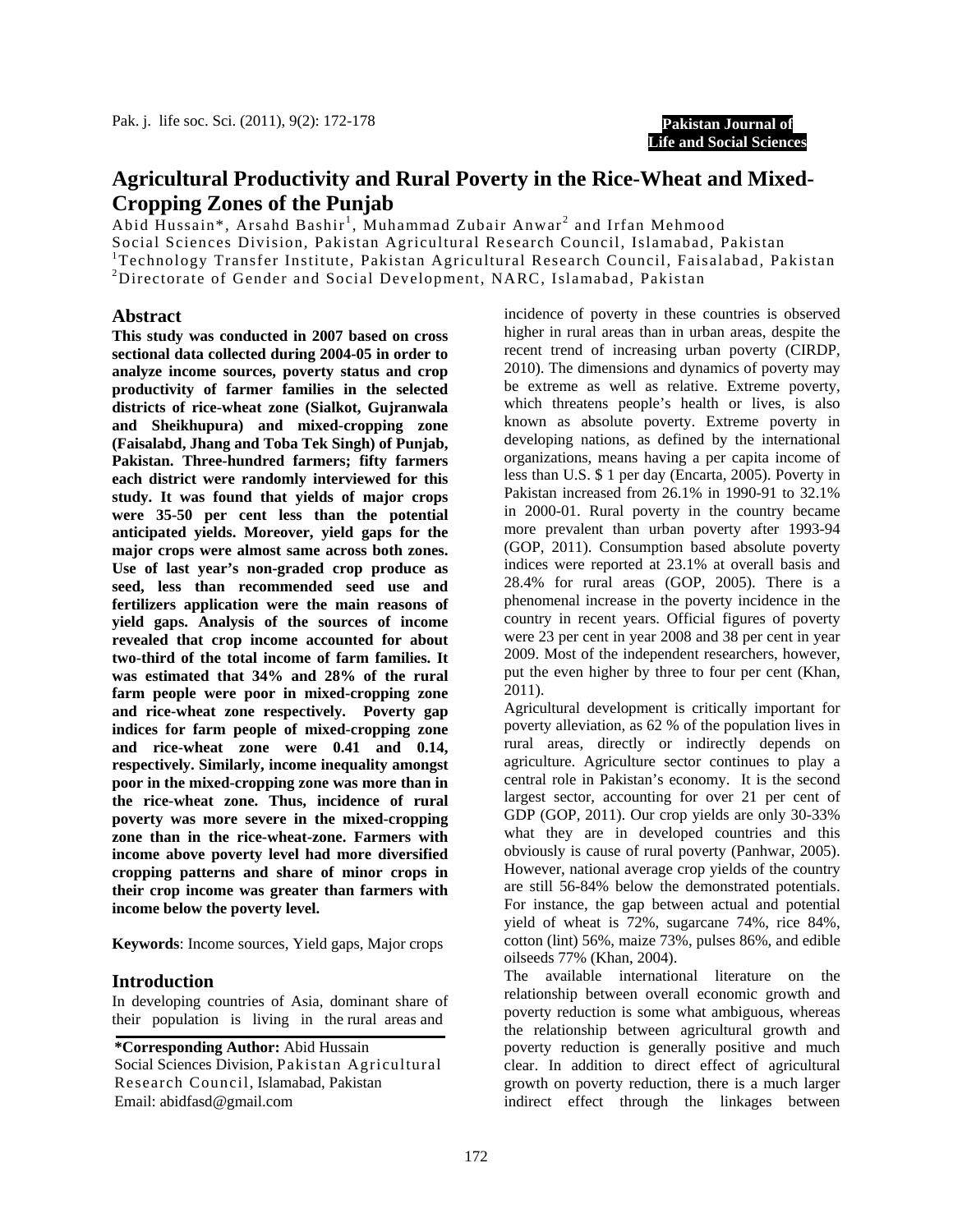agriculture and non-farm growth (Mellor, 2001). Review of literature shows that low crop yields in Pakistan may be attributed to inefficient use of fertilizers, injudicious use of agro-chemicals, poor quality seed, low seed use, conventional sowing method and poor management of agro-practices. Although, technology development and adoption of technical crop production packages are in progress but their pace is quite low. The problem is more severe with the small farmers constrained by meager resources and who are left with little savings for investment on the improvement of their farms. Successive governments in Pakistan have used the state machinery and resources in variety of ways to mitigate the ever daunting and perpetual challenge of poverty, but without much success. Poverty is still burgeoning and expanding. Therefore, this study was carried out to determine poverty status of rural farm families in mixed-cropping zone and rice-wheat zone of the Punjab province with the following specific objectives.

- i. To study the socioeconomic characteristics of the farmers.
- ii. To analyze the income sources and determine the poverty status of rural farm families.
- iii.To find out input use levels and to determine yield gaps for major crops and to suggest recommendations for increasing crop productivity and poverty reduction.

# **Materials and Methods**

This study was conducted in 2007 based on cross sectional data collected during 2004-05 from mixedcropping zone and rice-wheat cropping zone of Punjab. The study area was consisted of six districts; three from rice-wheat zone viz. Sialkot, Gujranwala and Sheikhupura and three from mixed-cropping zone viz. Faisalabad, Jhang and Toba Tek Singh. A multistage-cum-random sampling technique was used for this study. In first stage, three districts from ricewheat zone viz. Sialkot, Sheikhupura and Gujranwala and three districts from mixed-cropping zone viz. Jhang, Toba Tek Singh and Faisalabad were selected. In second stage, one tehsil from each district was selected and in third stage one union council from each tehsil was chosen. In total 304 respondents (153 from rice-wheat zone and 151 from mixed-cropping zone) were randomly interviewed. Three questionnaires were dropped during data analysis due to incomplete information; thus total sample size was 301. An interviewing schedule was prepared for the collection of primary data through personal interviews on different variables affecting the livelihood of farmers e.g. income from different sources, production practices and input use for major crops etc.

Official poverty line of Pakistan was Rs.748.56 per adult equivalent per month based on 2000-01 prices. After adding up the changes in inflation from 2000- 2004, the poverty line at 2004 prices was placed at Rs.848.78 per equivalent/month (GOP, 2004). Families with per capita income of less than Rs. 848.78 per month were considered poor and those with per capita income greater than Rs. 848.78 per month were considered as non-poor. Foster, Greer and Thorbeck (1984) class of poverty measures were applied for the analysis of primary data. The poverty measures related to this class were described as headcount ratio, poverty gap index and squared poverty gap.

Head-count ratio denoted by 'H' was based on poverty line that was established by costing a minimum basket of goods for basic human survival, using income or consumption data (Chaudhry, 1985). It was the proportion of population for which consumption (or another suitable measure of living standard) 'y' is less than poverty line 'z'. Suppose 'q' people are poor by this definition in a population of size 'n'. Then head-count index is

 $H = q/n$  = proportion of total population deemed to be poor.

However, head-count index was totally insensitive to differences in the depth of poverty. Thus depth of poverty was measured by poverty-gap index (PGI). This was based on the aggregate poverty deficit of the poor relative to the poverty line. PGI gave a good indication of the depth of poverty, in that it measured the degree to which mean income of the poor differed from the established poverty line. To see how this measure was defined, let incomes be arranged in ascending order, the poorest has  $y_1$ , the next poorest 'y<sub>2</sub>', etc., with the least poor having 'y<sub>q</sub>'. Which was (by definition) no greater than the poverty line 'z'. Then the poverty gap index can be defined as follows:

 $PG = 1/n \sum [(z-y_i)/z]^q$  = Mean proportionate poverty gap across the whole

 $i=1$  population (zero gap for the non-poor)

But one drawback of the poverty gap measure was that it may not convincingly capture the difference in the severity of poverty. To determine this aspect of poverty, squared poverty gap index (P2) was used. It was measured by formula as:

 $P_2 = 1$  /n  $\Sigma$   $[(z-yi)/z]^{2q} =$  mean of squared proportionate poverty gap  $i=1$ 

Both for descriptive and statistical analysis of the data, SPSS package was used.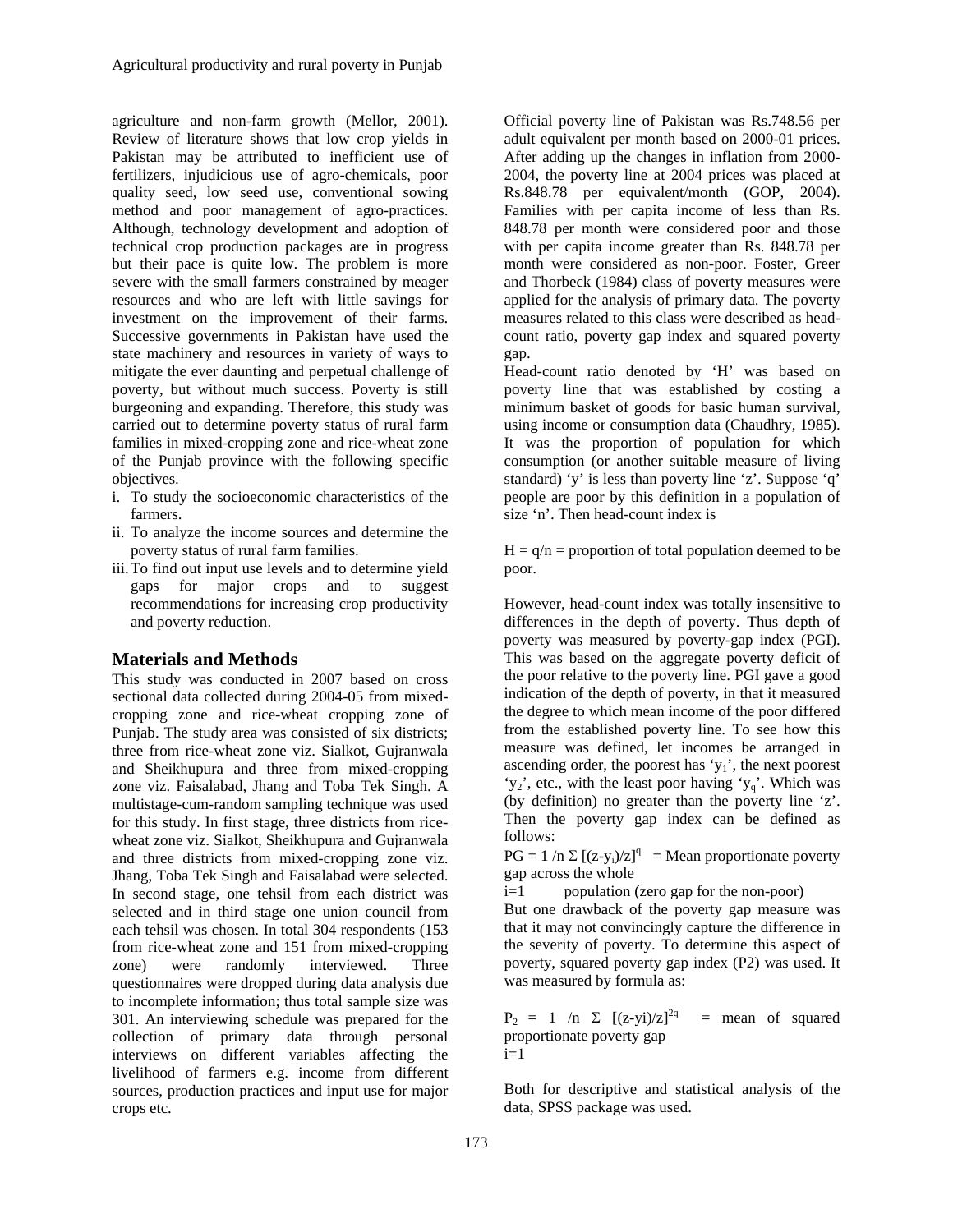# **Results and Discussion**

#### **Socio-economic Characteristics of the Farmers**

Mean ages of the respondents in rice-wheat zone and mixed-cropping zone were 49 years and 42 years respectively. Farmers in rice-wheat zone were comparatively more experienced than in mixedcropping zone. Mean experience of the farmers was 28 years in rice-wheat zone and 21 years in mixedcropping zone. However, mean education of the respondents was same across the zones (8 years). Average family size of the sample farmers was thirteen and ten in rice-wheat and mixed-cropping zones respectively.

Tenancy characteristics of the farmers in the study area were quite similar across cropping zones, as 86% of the farmers were owner cultivators, 8% were owner-cum-tenants and 6% were tenants (Table 1). Poverty is strongly correlated with lack of land which is the principal asset in the rural economy of Pakistan (Anwar et al., 2004). Household assets, such as land ownership, value of livestock reduce the chance of being poor (Hashmi et al., 2008). Distribution of farmers by farm size categories was significantly different across the two zones. Percentage of the small farmers was same in both the zones (61%), whereas percentage of medium farmers was greater in mixed-cropping zone and that of large farmers was greater in the rice-wheat zone. Average operational holding of the farmers was 17.2 acres in rice-wheat zone and 14.2 acres in mixed-cropping zone (Table 1).

#### **Sources of Income and Share of Different Crops in the Crop Income by Zone**

Sources of income have great implication in determining the chances of any household being poor or otherwise. Malik (2005) defined five major sources of income in rural Pakistan viz. wages/salaries, transfer income, crop Income, rental income and. livestock income. In the surveyed zones, crop income contributed about two-third (66.4%) of the total income of the farm families while, about one-fifth (20%) is added by wages and salaries. Share of the livestock income was 7.5 per cent, while contribution of transfer and rental incomes was 3.7 per cent. Zone wise details of sources of income are given in Table 2.

Figures 1 to 4 show shares of major and minor crops in the total income of poor and non-poor farm families. In rice-wheat zone, share of minor crops in the income of non-poor farmers was greater (6%) than that of poor farmers (3%), see Fig. 1 and 2. In other words in rice-wheat zone, share of grain crops in the income of poor farmers was greater than nonpoor ones. Similarly in mixed-cropping zone share of minor crop in the income of non-poor farmers was greater (29%) than that of poor farmers (8%), see Fig. 3 and 4).

**(Rice-Wheat Zone)**



**Fig. 1 Share of crops in the income of poor farmers** 



#### **Fig. 2 Share of crops income in the income of nonpoor farmers**

#### **(Mixed-Cropping Zone)**



#### **Fig. 3 Share of crops in the income of poor farmers**

Due to lack of employment opportunities in the farm sector, share of non-farm income in the income of rural households is rising. Adams et al. (1995) observed that the non-farm sector was the most important source of income in rural areas of Pakistan, and indicated that self-employment, unskilled labour,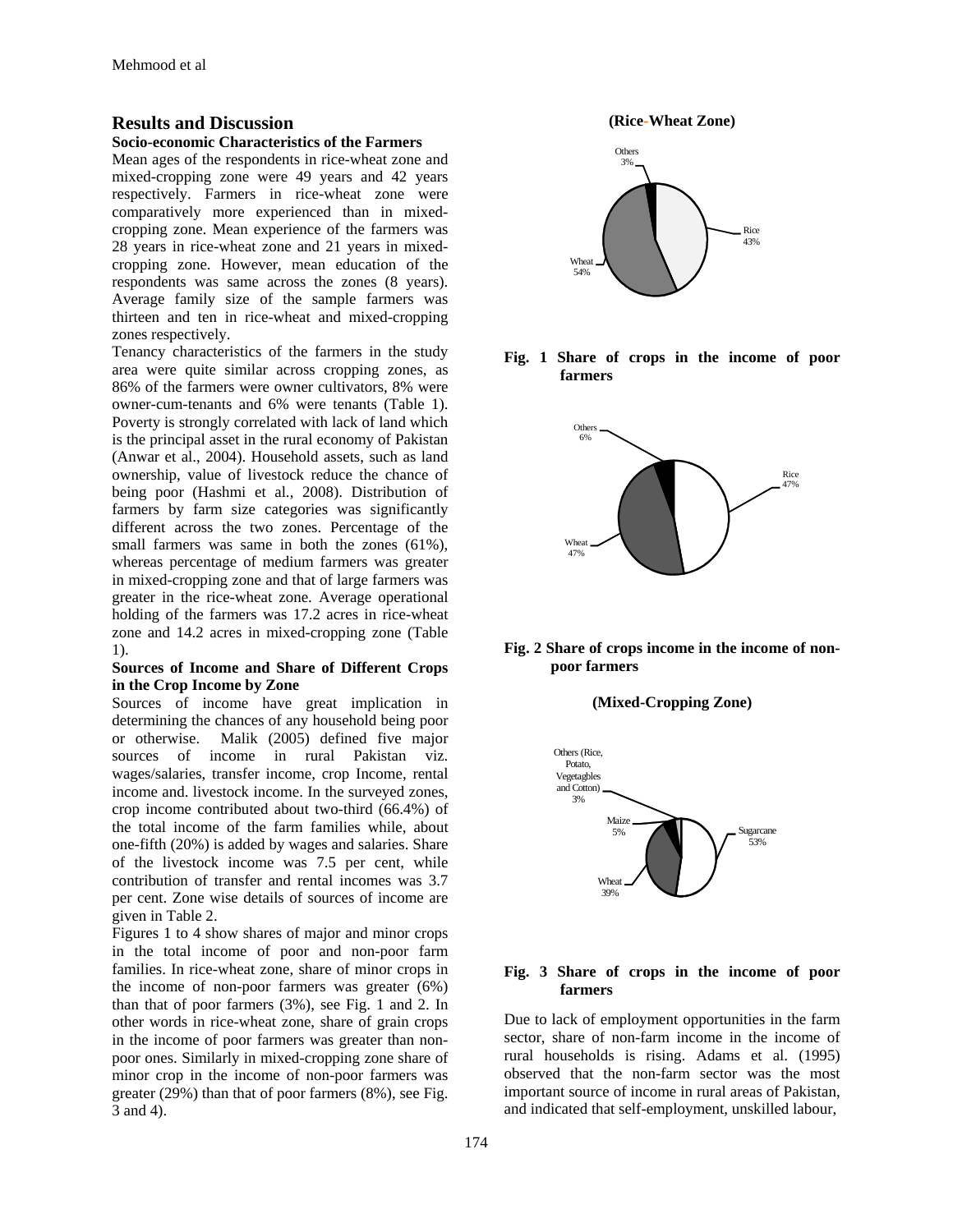

## **Fig. 4 Share of crops in the income of non-poor farmers**

and government employment are three major sources of non-farm income. The World Bank (2002) also observed a high dependency on non-farm sources of income in rural Pakistan; about 44% of rural households were found to depend on non-farm sources of income in 2001. Wages and salaries are the significant income sources for farmers in the study area, as they contributed about one-fifth (20.4%) in total income of farm families. In ricewheat zone, 20.0% families reported off-farm income sources (government employment, unskilled labour, and self-employment); while, in mixed-cropping zone 10.0% families reported to have off-farm income sources (government employment and unskilled labour).

Livestock sector also plays an important role in the income generation. Adam et al. (1995) declared it as an inequality-reducing source of income. A majority of poor households, especially land less or small landowners depend on livestock for income. Livestock contribution in the total income of the rural farm families was 5.1% in rice-wheat zone and 11.5% in mixed-cropping zone.

Rental and transfer incomes are the minor sources of earnings for farm families. In rice-wheat zone transfer income contributed 5.5% compared to 0.6% in mixed-cropping zone. Rental income contributions in total income of farm families were 1.9 % and 2.3% in rice- wheat zone and mixed-cropping zone were respectively (Table 2).

## **Poverty Indices**

Head Count Ratio revealed that incidence of poverty was more widespread in mixed-cropping zone than in rice-wheat zone (see Table 3). In mixed-cropping zone 34% of the members of rural families were poor as compared to 28% in rice-wheat zone. On the overall basis, 31% per cent of the farm population was poor in the study area. Poverty-Gap Index revealed that mean income of poor farm households

was less then the established poverty line by 0.37 in the study area. The poverty gap index for mixedcropping zone and rice-wheat zone were 0.41 and 0.14, respectively. Thus, aggregate poverty deficit of the poor was more in mixed- cropping zone than in rice-wheat zone. Squared Poverty Gap Index showed that income inequality amongst poor in mixedcropping zone was more (1.46) than in rice-wheat zone (0.20). Thus poverty was more severe in mixedcropping zone than in rice-wheat zone*.* 

# **Agricultural Production**

Identification of technologies by determining input use and yield levels was made to formulate recommendations to increase agricultural productivity of major crops. Most important factor in crop production is seed rate, as seed rate of any crop plays an important role in achieving the required plant population (Llovreas et al., 2004). Average seed rate used by the sugarcane farmers in the study area was 67.6 maunds per acre against the recommended rate of 80.0 maunds per acre. Recommended seed rate for growing nursery for one acre of rice crop is 4.5 kilograms. In mixed-cropping zone mean seed rate used by the farmers to grow rice nursery was equal to recommended level, while in rice-wheat zone it was less than the recommend level by about 0.8 kilograms. Mean seed rate for wheat crop was 50.1 and 46.7 kilogram per acre in mixed-cropping and rice-wheat zones respectively. Thus in the study area farmers were using recommended seed rate for wheat crop.

Similarly use of quality seed is one of the prerequisites for obtaining high yield. The information about the seed sources describes the role of various agencies in dispensing good quality seed to the farmers. Moreover, it helps in designing appropriate strategies to improve the existing seed distribution system. Farmers mostly use last year's crop produce as seed for sugarcane crop. In ricewheat zone, most farmers (75.0%) reported to use last year produce for sowing sugarcane crop. However, in mixed-cropping zone, majority of the farmers (41.0%) reported to purchase sugarcane seed from seed dealers. Seed sources of the farmers for rice and wheat crops were significantly different across the two zones. In rice-wheat zone, most of the farmers (70.9%) reported to use last year's produce for raising rice nursery; while, in mixed-cropping zone, seed dealers were main source of seed as reported by the majority of the rice farmers (45.8%). In case of wheat crop, most of the farmers in ricewheat zone (76%) and majority of the farmers (42%) in mixed-cropping zone reported to use last year's produce as seed. Details about seed sources by crop zones are given in Table 4.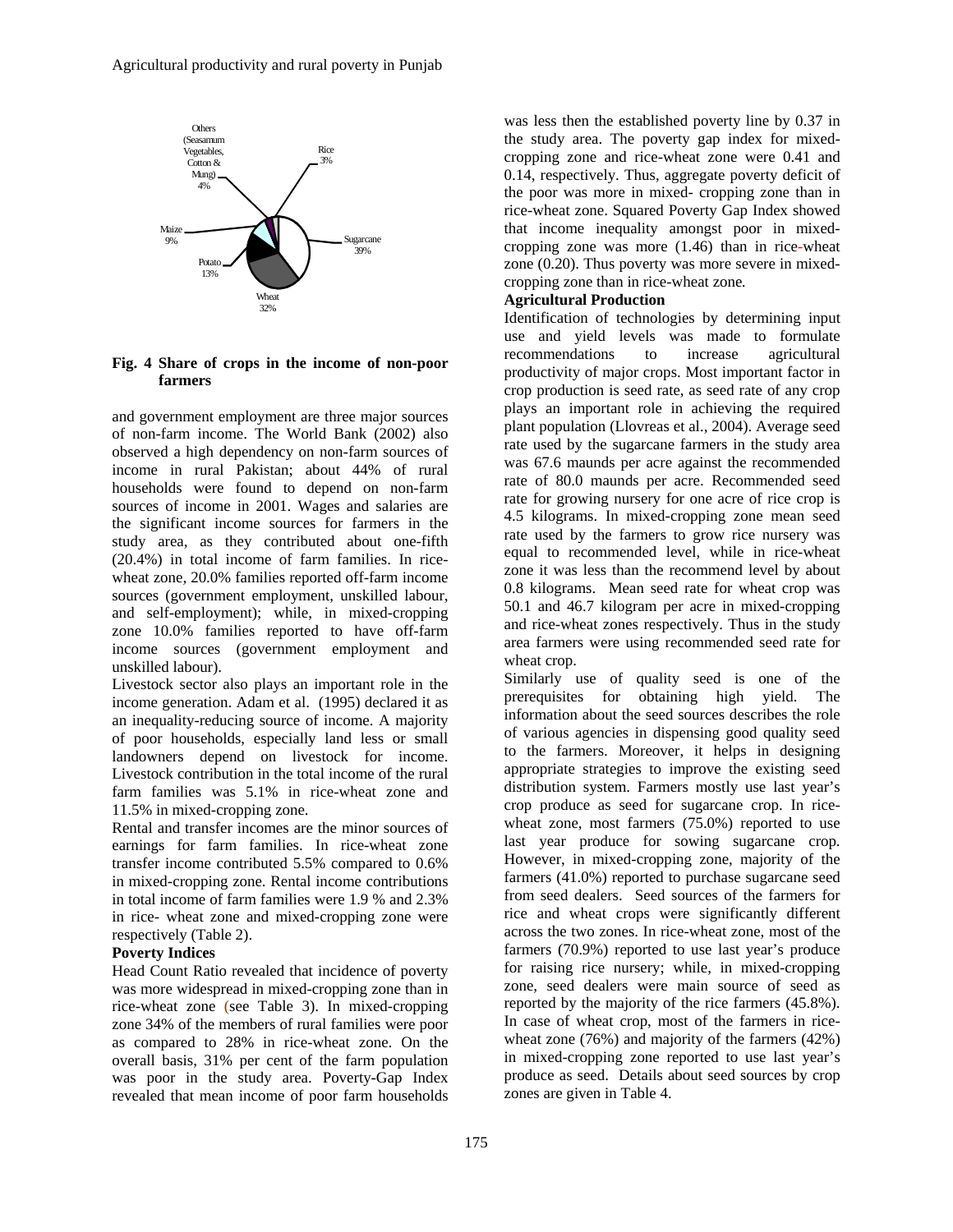| <b>Farm Characteristics</b>   | Rice-Wheat Zone | Mixed-Cropping Zone | Total | Significance |
|-------------------------------|-----------------|---------------------|-------|--------------|
| Tenancy Status (% farmers)    |                 |                     |       |              |
| Owner                         | 84.9            | 86.8                | 85.5  |              |
| Owner cum Tenant              | 8.6             | 7.9                 | 8.2   | 0.872        |
| Tenant                        | 6.6             | 5.3                 | 5.9   |              |
| Farm Size Categorizes (acres) |                 |                     |       |              |
| Small $(\langle 12.5)$        | 61.2            | 60.9                | 61.1  |              |
| Medium (12.5-25)              | 16.4            | 27.8                | 22.1  | $0.007*$     |
| Large $(>25)$                 | 22.4            | 11.3                | 16.8  |              |
| Operational Holding (acres)   | 17.2            | 14.2                | 15.7  |              |
| *Significant at 1% level      |                 |                     |       |              |

#### **Table 1 Tenancy status, farm size categorizes and operational holding of the sample respondents**

# **Table 2 Source of income of the respondents** (%)

| Agro-Climatic Zone | Crop Income | Wages & Salaries | Livestock Income | Transfer Income |
|--------------------|-------------|------------------|------------------|-----------------|
| Rice-Wheat         |             | 16.5             |                  | כ.כ             |
| Mixed-Cropping     | 58.6        | 27.0             |                  | 0.6             |
| Total              | 66.4        | 20.4             | $\cdot$          | ، . ب           |

## **Table 3 Poverty Indices**

| ---------                 |                 |                     |       |
|---------------------------|-----------------|---------------------|-------|
| Poverty Indices           | Rice-Wheat Zone | Mixed-Cropping Zone | Total |
| Head Count Ratio (%)      |                 |                     |       |
| Poverty-Gap Index         | 0.14            | 0.41                | 0.37  |
| Squared Poverty Gap Index | 0.20            | .46                 |       |
|                           |                 |                     |       |

#### **Table 4 Seed sources of major crops by zone** (% Farmers)

| Crops                           | Rice-Wheat Zone | Mixed-Cropping Zone | Total | Sig.     |
|---------------------------------|-----------------|---------------------|-------|----------|
| <b>Sugarcane</b>                |                 |                     |       |          |
| Agri. Research Station          | 0.0             | 13.1                | 12.2  |          |
| <b>Fellow Farmers</b>           | 12.5            | 10.3                | 10.4  | 0.215    |
| <b>Seed Dealers</b>             | 12.5            | 41.07               | 39.15 |          |
| Last Year's Produce             | 75.0            | 35.52               | 38.24 |          |
| Rice                            |                 |                     |       |          |
| Punjab Seed Corporation         | 1.4             | 0.0                 | 1.10  |          |
| Agri. Research Station          | 1.4             | 16.7                | 5.3   |          |
| Seed dealers                    | 22.8            | 45.8                | 28.6  | $0.000*$ |
| <b>Fellow farmers</b>           | 3.5             | 8.3                 | 4.8   |          |
| Last Year's Produce             | 70.9            | 29.2                | 60.3  |          |
| Wheat                           |                 |                     |       |          |
| Punjab Seed Corporation         | 1.42            | 0.00                | 0.7   |          |
| Agri. Research Station          | 0.00            | 18.1                | 9.1   |          |
| Seed dealers                    | 16.62           | 33.4                | 25.0  | $0.000*$ |
| <b>Fellow farmers</b>           | 6.28            | 6.2                 | 6.2   |          |
| Last Year's Produce             | 75.68           | 42.3                | 59.0  |          |
| $*$ C: : $\mathcal{L}$ in 10/11 |                 |                     |       |          |

\*Significant at 1% level

Fertilizer application levels for major crops were significantly different across the two zones; however, use of phosphorus for rice crop was quite same across both zones. Moreover, mean application of nutrients for wheat crop were also similar across zone. Average applications of fertilizer nutrients for sugarcane and rice crops were relatively higher in mixed-cropping zone as compared to rice-wheat-zone. Farmers were applying imbalanced and low level of fertilizers in the study area.

On the whole, per cent gaps between the recommended and actual levels of fertilizer nutrients applications were 42, 47 and 62 per cent for wheat, rice and sugarcane crops respectively. The mean application of nitrogen, phosphorus and potash by sugarcane growers was 51.4, 20.1 and 0.8 kilogram per acre against the recommended levels of 92, 46 and 50 kilograms per acre respectively. Mean applications of nitrogen, phosphorus and potash for the rice crop were 40.7, 17.7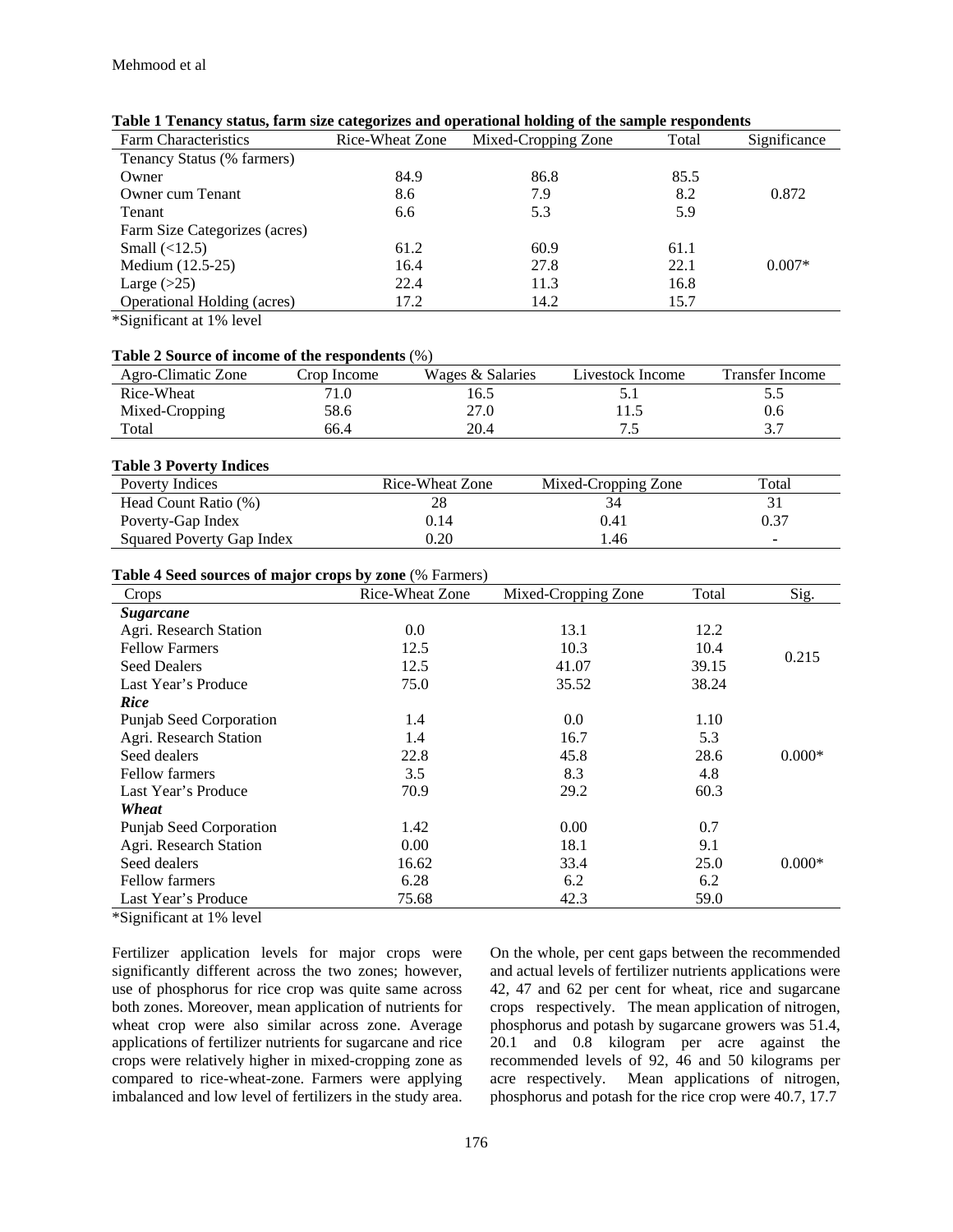| Crops      | $\sim$ , $\sim$ $\sim$ $\sim$ $\sim$ $\sim$ $\sim$<br>Rice-Wheat Zone | $\sim$<br>Mixed-Cropping Zone | Total | Sig.      |
|------------|-----------------------------------------------------------------------|-------------------------------|-------|-----------|
| Sugarcane  |                                                                       |                               |       |           |
| Nitrogen   | 31.8                                                                  | 53.0                          | 51.4  | $0.015*$  |
| Phosphorus | 19.2                                                                  | 20.1                          | 20.1  | $0.001*$  |
| Potash     | 0.0                                                                   | 1.1                           | 0.8   |           |
| Rice       |                                                                       |                               |       |           |
| Nitrogen   | 38.6                                                                  | 46.9                          | 40.7  | $0.055**$ |
| Phosphorus | 16.7                                                                  | 21.4                          | 17.7  | 0.349     |
| Potash     | 0.8                                                                   | 0.7                           | 0.7   |           |
| Wheat      |                                                                       |                               |       |           |
| Nitrogen   | 51.7                                                                  | 50.8                          | 51.5  | $0.015*$  |
| Phosphorus | 25.1                                                                  | 26.9                          | 26.0  | $0.002*$  |
| Potash     | 0.4                                                                   | 0.3                           | 0.4   |           |

**Table 5 Fertilizer use in major crops by cropping zones**  $(kgs/Ac)$ 

\* and \*\* are significant at 1% and 5% levels, respectively.

| Table 6 Gaps between obtained and potential yields |  |
|----------------------------------------------------|--|
|----------------------------------------------------|--|

|           | Yield Obtained (Maunds/Ac) |          | Potential Yield | Yield Gap $(\% )$ |       |          |       |           |
|-----------|----------------------------|----------|-----------------|-------------------|-------|----------|-------|-----------|
| Crops     | Rice-                      | Mixed-   | All             | (Maunds/Ac)       | Rice- | Mixed-   | All   |           |
|           | Wheat                      | Cropping | Zones           |                   | Wheat | cropping | Zones | Sig.      |
| Rice      | 35.5                       | 36.4     | 35.7            | 72.0              | 50.7  | 49.4     | 50.4  | 0.704     |
| Sugarcane | 650.0                      | 707.7    | 706.1           | 1082.0            | 39.9  | 34.6     | 34.7  | $0.000*$  |
| Wheat     | 35.6                       | 35.7     | 35.7            | 60.0              | 40.7  | 40.5     | 40.5  | $0.029**$ |

\* and \*\* are significant at 1% and 5% levels, respectively.

phosphorus and potash by sugarcane growers was 51.4, 20.1 and 0.8 kilogram per acre against the recommended levels of 92, 46 and 50 kilograms per acre respectively. Mean applications of nitrogen, phosphorus and potash for the rice crop were 40.7, 17.7 and 0.8 kilogram per acre against the recommended dosages of 55, 32 and 25 kilograms per acre respectively. Average usages of N, P and K fertilizers for wheat crop were 51.5, 26.0 and 0.4 kilograms per acre against the recommended dosages of 64, 46 and 25 kilogram per acre respectively (Table 5). Thus, farmers apply lows doses of fertilizers to major crops in both the cropping zones. Main reasons to use low levels of fertilizers reported by the farmers were non-availability/ black marketing and high prices of fertilizers especially at sowing times.

Mean sugarcane yield obtained by the farmers in mixed-cropping zone was relatively higher as compared to farmers of rice-wheat zone. Average yield of sugarcane in the study area was 706.1 maunds per acre, which was less than potential yield of 1082 maunds per acre by 34.7 per cent. Average yield of rice crop was 35.7 maunds per acre and yield gap for rice crop was 50.4 per cent. Average yield of wheat obtained by the growers in the study area was 35.7 maunds per acre which was less than the potential yield by 40.5 per cent.

## **Conclusion and Recommendations**

Almost one-third of farm population was poor in the study area. Poverty was more widespread in mixedcropping zone than in rice-wheat zone. Aggregate poverty deficit of poor in mixed-cropping zone was more than in rice-wheat zone. Likewise, poverty was more severe in mixed-cropping zone than in ricewheat zone. Incidence of poverty was more in mixedcropping zone than in rice-wheat zone inspite of use of better quality seed and application of higher dosages of fertilizers by the farmers in this zone than in rice-wheat zone. There are many reasons for this; yield of major crop was quite similar across both zones, percentage of the large farmers and mean holding of the sample farmers was greater in ricewheat zone than in mixed-cropping zone, share of crop income in the total family income was greater in rice-wheat zone than in mixed-cropping zone. Moreover, incidence of poverty not only depends on the land ownership but also on many other factors viz. quality of land and its productivity, availability of water fit for irrigation, dependency ratio, income diversification and transfer incomes etc. In the study area, crop yield gaps between actual and potential ones were 35-50 per cent. Main reasons of low yields were less than recommended seed use, imbalanced and less than recommend application of fertilizers, high prices of agricultural inputs and adulterated agro-chemicals etc. On the output side, low prices of